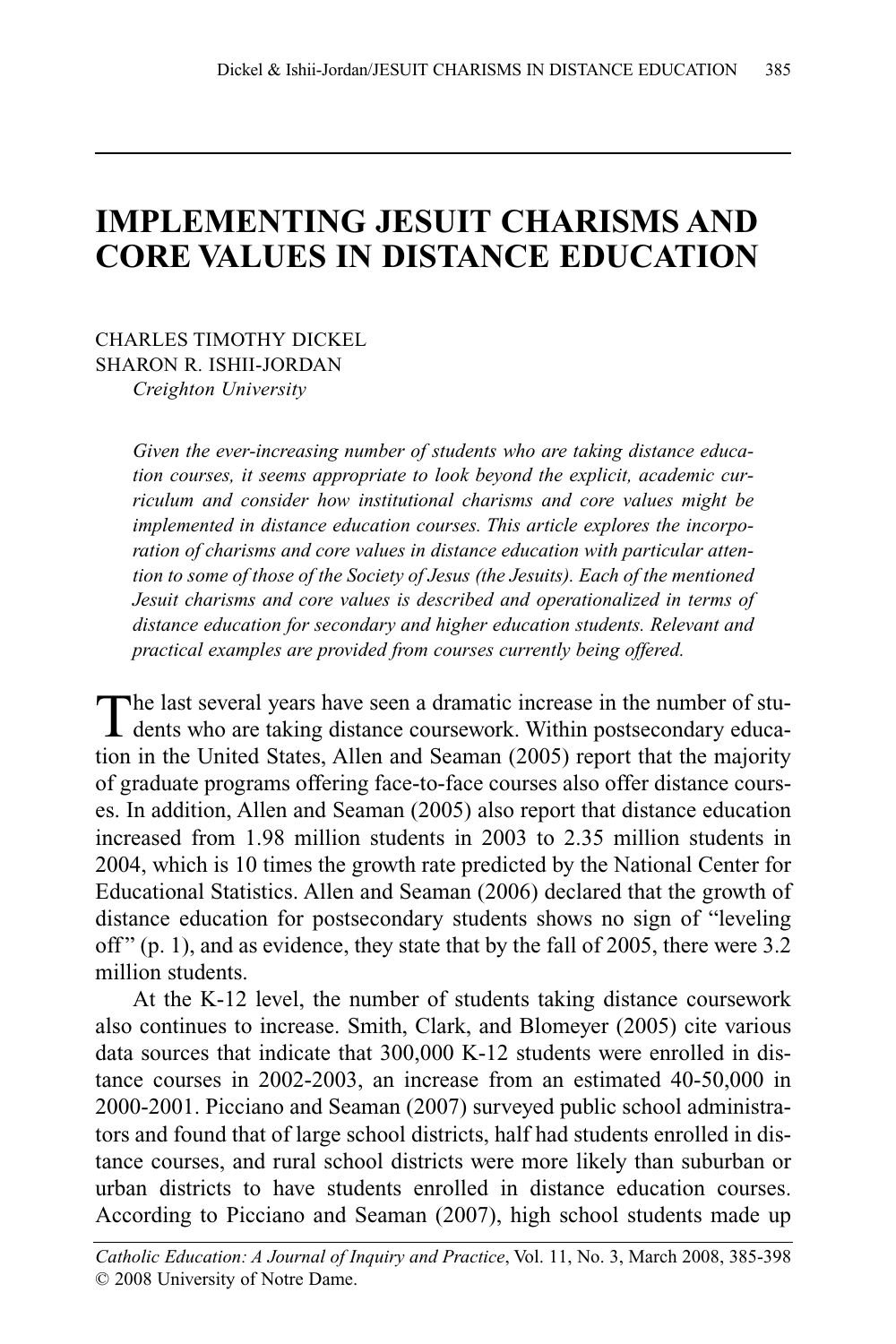68% of distance enrollments, and of these enrollments, 14% were in Advanced Placement courses. Post-secondary institutions provided the distance education for 48% of the high school students (Picciano & Seaman, 2007). Smith and colleagues (2005) estimated that K-12 distance enrollments could reach 600,000 students by 2005.

# **CORE VALUES**

All faith-based educational institutions have core values that are supposed to be both a part of all that is done at the institution and part of the outcome profile of its graduates. In many cases, the faith-based core values, those values that make the institutions "distinctive and cohesive" (Cook, 2004) are called charisms, and it is expected that these will be a part of the instructional process as well as part of the character of the graduates of the institution's programs. A firm foundation in charisms as promoted by St. Ignatius, the founder of the Society of Jesus, has always been the hallmark of Jesuit institutional heritage; however, the movement toward a more technological delivery of education requires that Jesuit institutions and their faculties examine how they continue promoting core values into a distance format in education. As courses and programs are developed for students in distance education, it is important that the institutional core values be a part of the instructional process, in both face-to-face classes and distance courses.

The transition for faculty from face-to-face to distance instruction can be challenging. Faculty are often very comfortable with what they do face-toface and have trouble imagining how they might have the same impact at a distance, especially in the areas of institutional charisms and core values.

# **VALUES IN DISTANCE EDUCATION**

Nothing is valueless, and even when we believe there is not value expressed, then that is an expression of value. Distance instruction could be assumed to be without values, but it cannot be without values. Whether intending to be value-free or incorporating institutional values, distance instruction represents the instructional values of those who have designed the coursework, the methodological values of the instructors and the software used to deliver the coursework, and the personality values of the instructor, whether intentional or unintentional. Whether face-to-face or distance, Katzner and Nieman (2006) decry the absence of values discussions in American education, for each individual is called upon each day to make multiple values-based decisions. Distance education provides not only an opportunity to teach values but also to stress the values for which an institution stands. One reason that values education should be an integral part of coursework at the university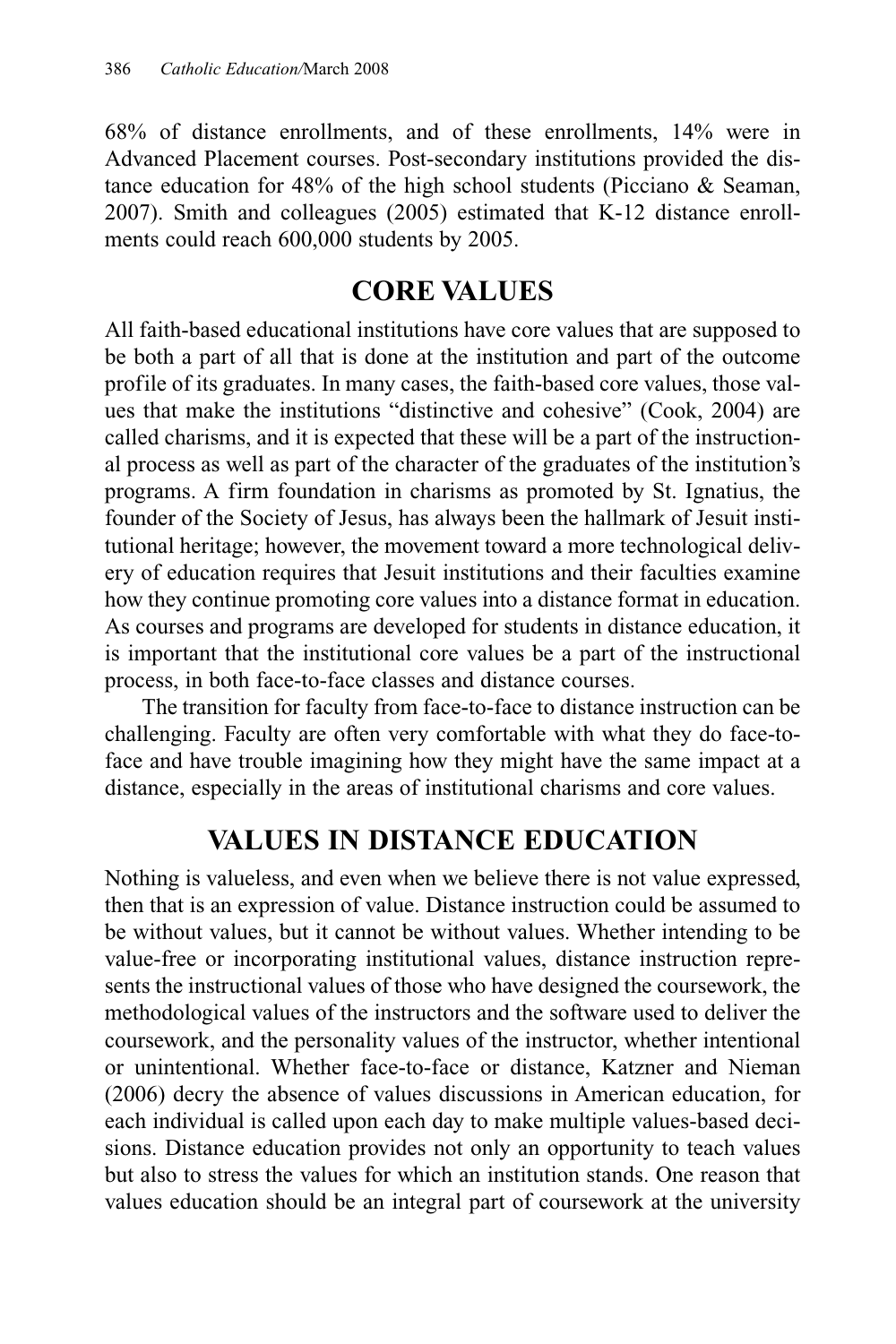level is that the type of student enrolling in classes has shifted to more adult learners. Those adults who are employed part-time or full-time while engaged in university coursework are in positions "to influence workplace values either positively or negatively" (Taplin, 2002, p. 145). If the reason for assuring values education in university courses is to form individuals who will incorporate those values into their personal lives and workplaces, then students who are already engaged in employment can begin applying the values immediately. In a study of stakeholders' opinions about incorporating values education into adult distance education, Taplin (2002) found that course coordinators believed that values should be addressed in some way in distance courses, but the types of values, the manner in which they should be incorporated, and the support for values education drew mixed opinions from among coordinators, tutors, and students.

# **JESUIT VALUES IN DISTANCE EDUCATION**

As have other Catholic institutions, Jesuit institutions have boldly entered the distance education arena. Vigilante (2005) reports that Jesuit post-secondary institutions offer more than 50 distance degree programs from the traditional baccalaureate degree to the Doctor of Pharmacy degree. The number of post-secondary students taking distance courses through Jesuit institutions was estimated at 51,000 by Vigilante (2005), and it is only reasonable to assume that the number continues to grow. Hausman (2006) reported the establishment of a Jesuit Distance Learning Academy that would "facilitate technology-based collaboration and innovation within and among the network of Jesuit secondary schools" (p. 11). Leaders of this initiative expect that the Academy will be "a necessary and vital part of Jesuit secondary education" (p. 11) by 2015.

Jesuits have a long history of offering secondary and post-secondary education across the world, and in addition to offering excellence in academic preparation, Jesuit high schools, colleges, and universities stress a common set of charisms (International Commission on the Apostolate of Jesuit Education, 1994). Dulles (2007) states that "a charism is a gift of grace, conferred not for one's personal sanctification but for the benefit of others" (p. 10). For the Jesuits, their charisms are taught so that their students may go and freely give them to others. Some of the well-known Jesuit charisms are: (a) education of the whole person, (b) *cura personalis*, (c) *magis*, (d) men and women for and with others, (e) service of faith and promotion of justice, (f) leadership, and (g) contemplation in action. In the following sections, each charism is defined, operationalized, translated into suggested distance education instructor actions, and exemplified with actual distance course practices. The courses mentioned are offered at a Jesuit university. Inclusion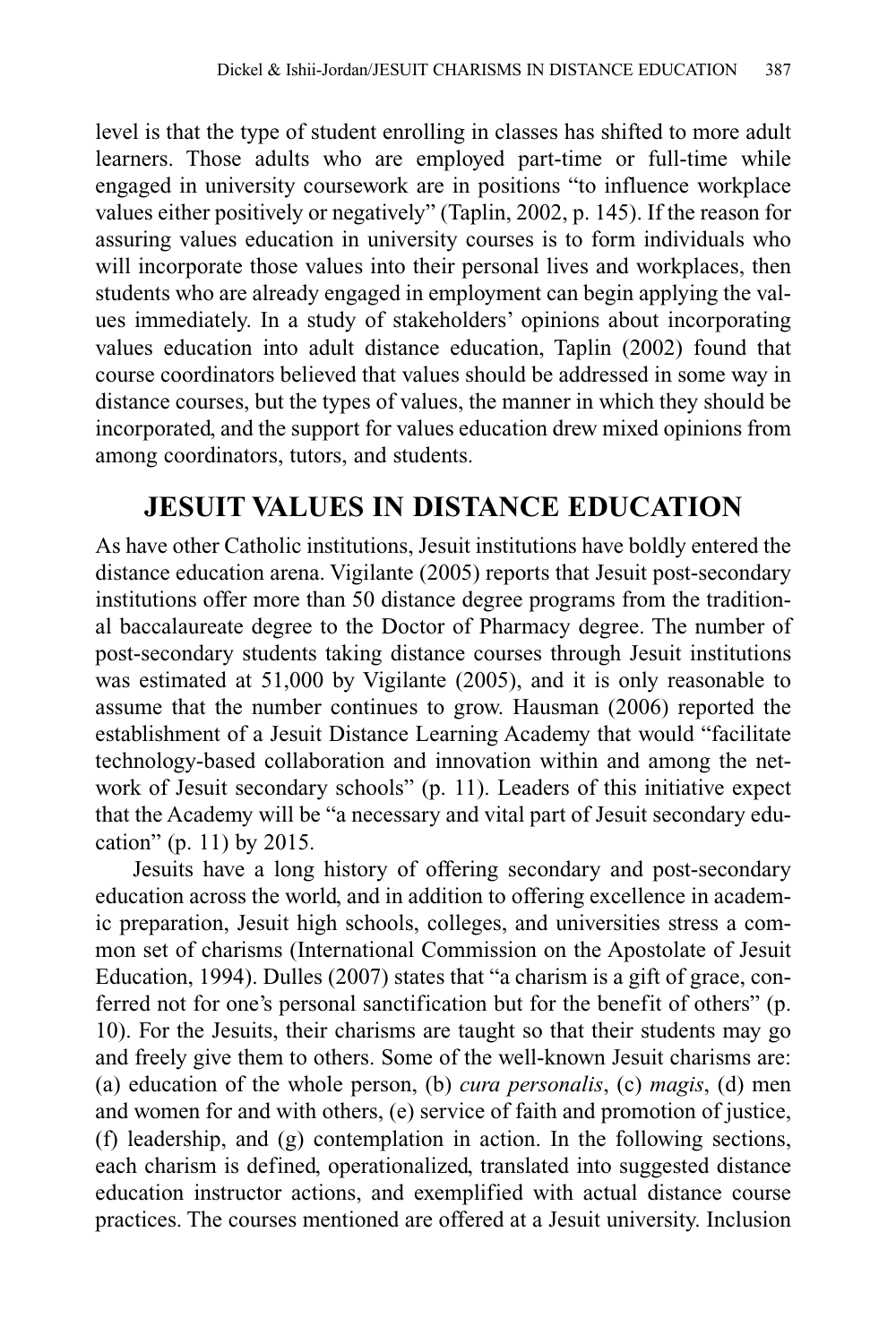of all of the charisms into one course might not be possible or appropriate, but each course in a value-centered program could emphasize some of the charisms.

#### **EDUCATION OF THE WHOLE PERSON**

The concept of "education of the whole person" is described in The International Commission on the Apostolate of Jesuit Education (1994) which states that the purpose of Jesuit education "is to assist in the fullest possible development of all of the God-given talents of each individual person as a member of the human community" (p. 135). Cook (2002) elaborates on this statement by saying that "Jesuit and Catholic tradition views education holistically and emphasizes formation of the total person—mind, heart, body, and soul"  $(p. 2)$ .

Forming the whole person includes openly introducing, examining, and applying education in values in higher education. Taplin (2002) examined the idea of values education in higher institutes of learning with the belief that "the basic aim of values education is the development of character through all the five layers of the human personality: intellectual, physical, emotional, psyche and spiritual" (p. 142). Taplin also supported the idea of educating the whole person with the four pillars of education from the *1995 Report of UNESCO Commission on Education for the 21st Century:* learning to be, learning to know, learning to do, and learning to live together (Taplin, 2002).

In traditional university education, the focus has been on "knowing" and "doing," with the responsibility for "being" and "socialization" resting with the co-curricular entities of the university, that is, residence life and student organizations or clubs. With distance learning rapidly becoming a fixture in education in the 21st century, the preparation of the whole person has lost its co-curricular partners at the university level. For the whole person to be formed, the responsibility for all aspects of formation must now be managed as a part of distance courses.

Typically, instruction is viewed as only developing the mind, and far too often, it is filling the mind with the transmission of facts and information, rather than engaging the mind toward transformation of the person. To give further meaning to "education of the whole person," a face-to-face instructor might actively encourage: (a) development of the mind during the course, by reading and discussions; (b) development of feelings and values during the course, by giving assignments that elicit affective responses and allowing time for students to express these; (c) development of the body during the course, by encouraging movement and attention to physical fitness; and (d) development of the soul during the course, by allowing discussion of faith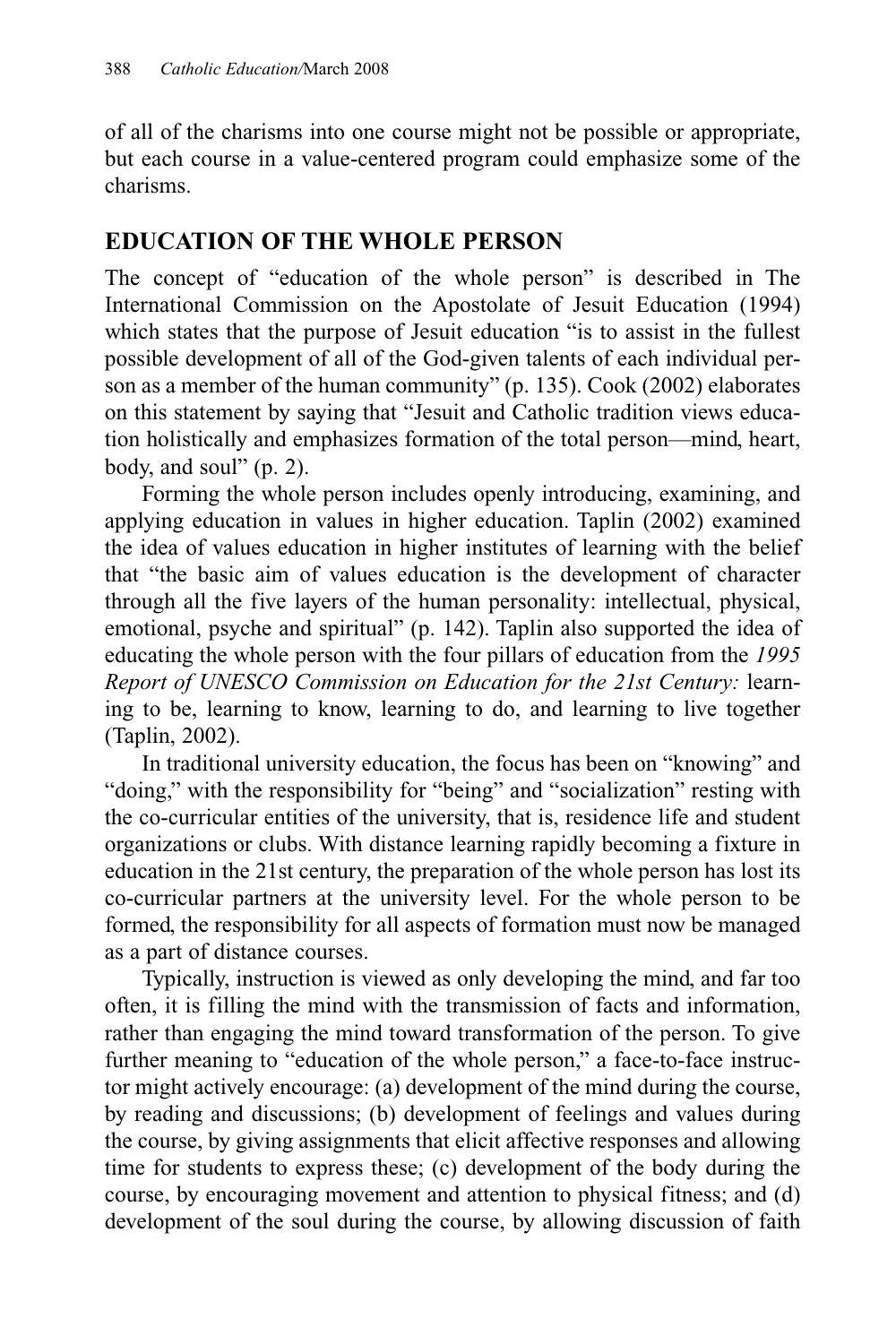and spirituality. The distance instructor could: (a) provide students with resources to read that go beyond the course content to give a broader view of the course material; (b) provide opportunities for sharing analysis/critical thinking with others in the course; (c) include discussion or reflection questions that incorporate beliefs and values related to the course content; and (d) provide suggested activities for students to do while at the computer to exercise arms/legs, back, and eyes.

In practice, "education of the whole person" can be implemented in a number of different ways. In a special education inclusion course for general education majors, the students are given video lectures to view through a streaming account, textbook chapters to read, and discussions with their peers that contribute to the development of their minds. They are also required to spend 15-20 hours in an assigned special education placement to learn practical ideas from a special educator on working with students who have special needs. The development and nurturing of values and soul are attended to in other ways. At the beginning of the course, the students view a video or powerpoint explanation of the charisms selected by the department to be incorporated into the preparation of educators. This information, along with both asynchronous discussion and synchronous chat session questions that occasionally refer back to the charisms, provide the students with opportunities to share their views on value statements associated with teaching students with disabilities. They also incorporate their field experiences into their responses to the values-related questions. Additionally, the students are provided with an inspirational quote, story, or prayer related to the weekly topic that enables them to consider their learning that week in relation to their own values or faith. The third area of development of the physical body has its focus during this distance inclusion course on suggestions to exercise the eyes, legs, and arms while working at the computer.

# *CURA PERSONALIS*

The International Commission on the Apostolate of Jesuit Education (1994) declares that "Jesuit Education insists on individual care and concern for each person" (p. 137). Cook (2002) interprets this missive as grounded in fundamental and visible caring relationships. He further emphasizes that "*cura personalis* signifies personal concern for each individual as a unique child of God who is made in God's image and likeness. *Cura personalis*, or personal care, connotes a belief that education is fundamentally relational" (p. 2).

The face-to-face instructor who practices *cura personalis*: (a) displays a personal concern for each individual in the course; (b) uses a caring relationship as the foundation for the education in the course; and (c) models an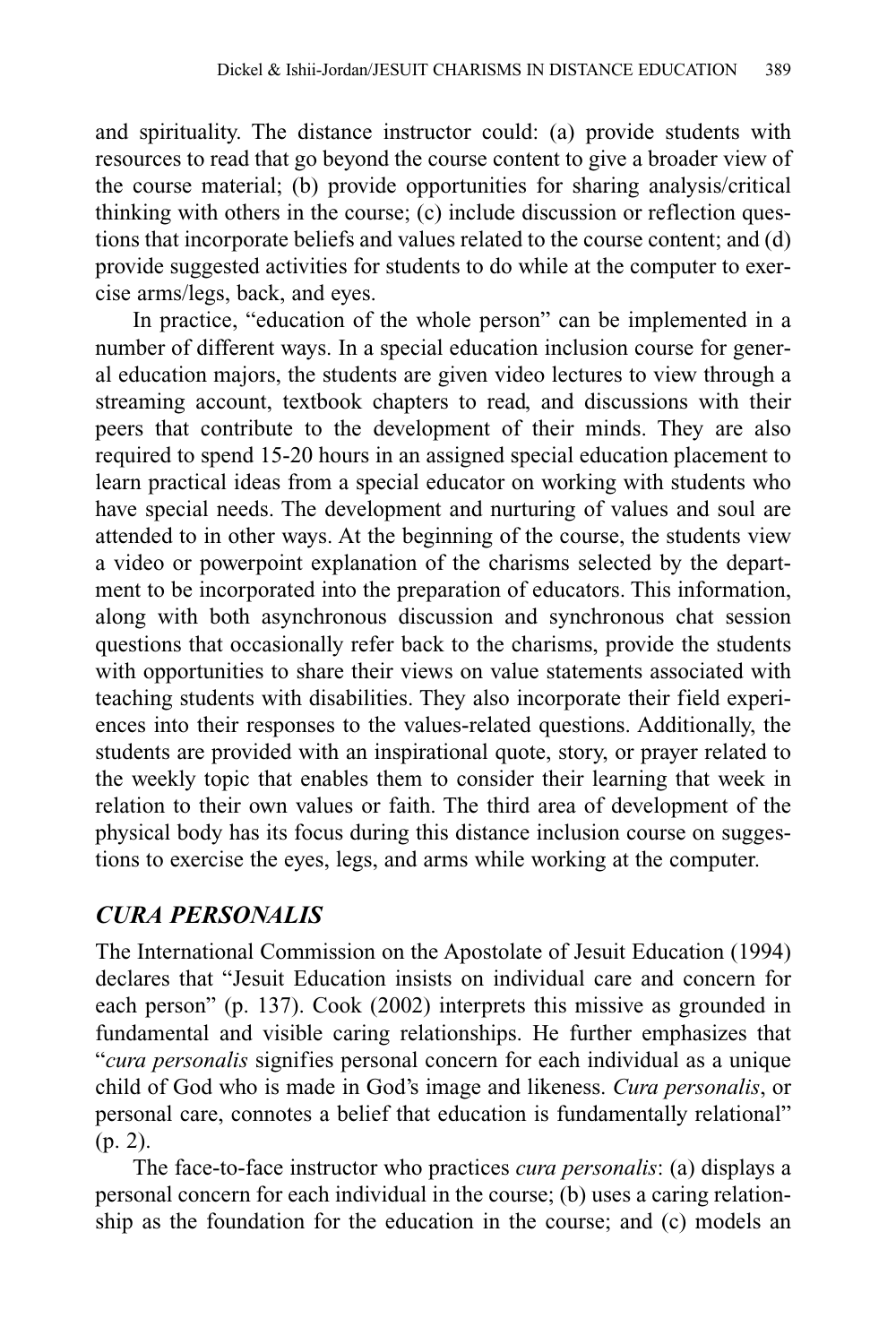ethic of caring in the course. Furthermore, students in the course are expected to display caring for each other. Bentley, Tinney, and Chia (2005) state that it is the responsibility of the course designer or instructor to not only incorporate the institution's values into the course design and materials, but to be explicit in its visibility to the learners. Therefore, when preparing distance education courses, the manifestation of *cura personalis* would include: (a) responding to individual students promptly; (b) responding in a caring fashion to personal communications that may arise from students; (c) inquiring about the progress of students on long-term assignments; (d) providing a personal email to each student before the course begins; (e) modeling caring in both synchronous and asynchronous public communication modes for the class; (f) using constructive suggestions in correcting assignments; and (g) requiring group norms/standards for distance discussions that reflect civility, compassion, and core values.

When implemented in distance coursework, *cura personalis* can take many forms. For some, it is hard to imagine meeting the needs and nurturing the talents of students who may never be seen, but with deliberate action, instructors can achieve *cura personalis*. In a life span development course, students identify themselves to the instructor through a brief, structured autobiography. The structure of the autobiography enables the students to inform the instructor of their basic demographics, and in addition, each student is asked to specify how the student wishes to be changed as a result of the course experience, and what the instructor and the student will need to do together to achieve the changes that the student desires. The instructor communicates throughout the semester with each student regarding his/her needs, and they mutually work to meet the students' needs. Using a suggestion from Bender (2003), the instructor of an educational research course contacts each student before the beginning of the course. This is done via phone or email with the intent to provide a personal touch and to elicit information about the student that might be helpful in leading the distance education course. In addition to basic demographics, the instructor might ask questions about the student's previous experiences with distance learning and with the technology required for the course. This inquiry might also include asking the student if he/she has any concerns about taking a distance course and offering to be of assistance should the student's concerns become reality. This initial contact begins a relationship between the instructor and each student and facilitates future interaction in the absence of face-to-face contact.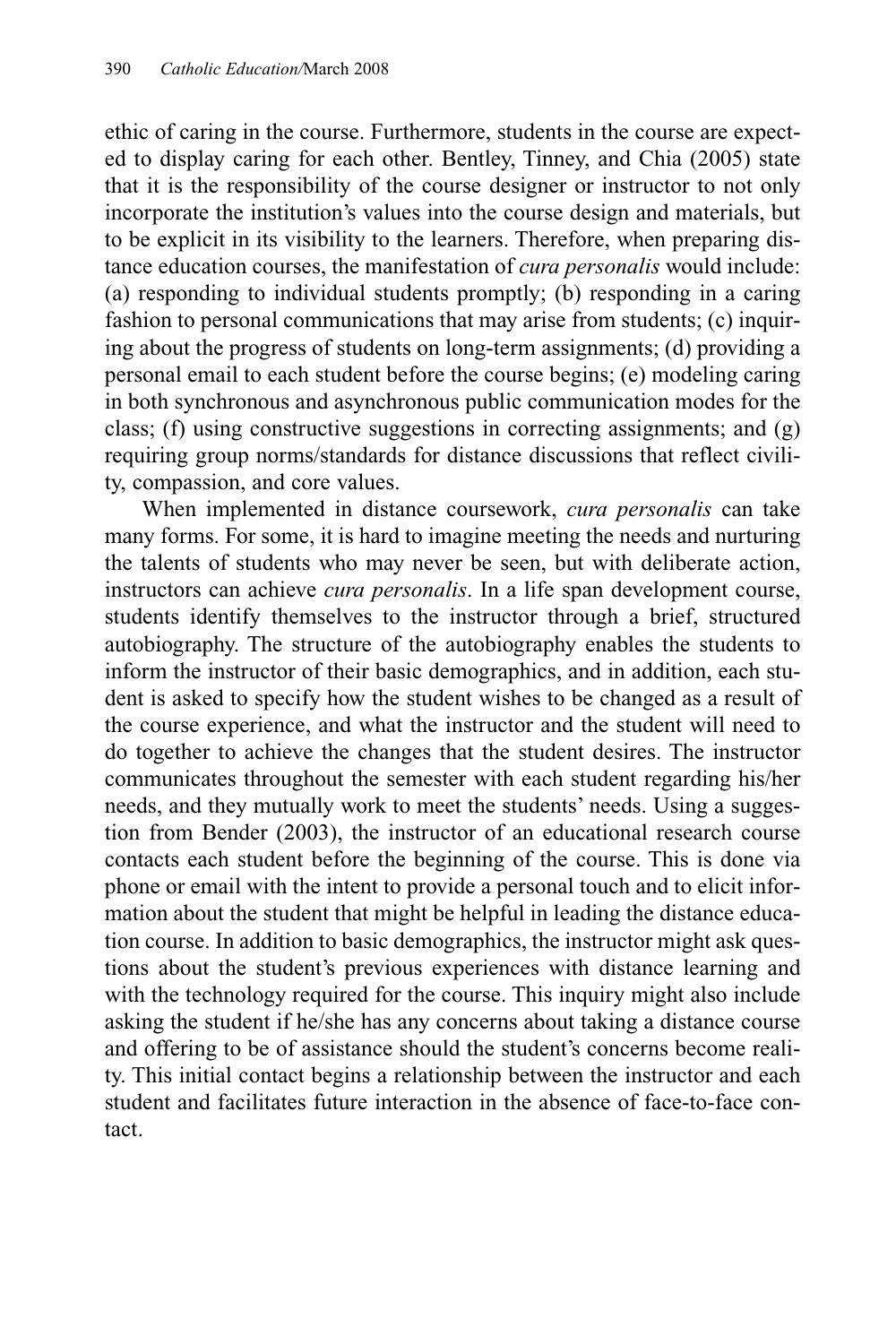#### *MAGIS*

Cook (2002) summarizes *magis* by stating that "Translated from Latin as 'the more', magis refers directly to St. Ignatius' lifelong desire to do more *Ad Majorem Dei Gloriam* ("for the greater glory of God"—the Jesuit motto)" (p. 3). When it is a part of the values contained in Jesuit education,

*magis* has come to mean the continual striving by individuals and schools to develop to the fullest their God-given gifts and talents and potential. In the spirit of magis, persons and schools strive to be the best they can be. *Magis* has become synonymous with excellence. (p. 3)

The concept of *magis*, contained within *Go Forth and Teach: The Characteristics of Jesuit Education* (The International Commission on the Apostolate of Jesuit Education, 1994) is explained as the development of gifts "not for self-satisfaction or self gain, but rather, with the help of God for the good of the human community" (p. 143).

Given this description of *magis*, it is likely present in any instructor who: (a) has high expectations for student performance in the course; (b) encourages each student to strive for excellence in the course; and (c) wants each student to fulfill her/his full potential in the course. These behaviors are not different from those of a distance instructor who is oriented to *magis*. This distance instructor: (a) sets explicit, high standards for student performance on assignments; (b) provides students with explicit grading rubrics; and (c) relates to each student in a way that enables her/him to want to achieve for the instructor and for her/himself.

However, the concept of *magis* is not merely setting and maintaining a high bar in academics. The reality is that students enter higher education with varying levels of academic content knowledge, personal life experiences, familiarity with educational technology, and faith-based values. It follows, then, that an ethically responsible instructor must view both *magis* and *cura personalis* as integrated concepts. The instructor should indeed expect students to excel, but must also be prepared to provide the scaffolding necessary to enable all students to move toward excellence.

Distance courses that weave the *magis* charism into the design push students to stretch and achieve in their coursework. For example, the instructor in a life span development course uses grading rubrics for course assignments derived from Walvoord and Anderson's (1998) primary trait analysis. The assignments allow students to know exactly what criteria the instructor will use in evaluating each assignment component and how many points will be awarded for each level of achievement on each component. Students are asked to evaluate their performance on each component. This way, they can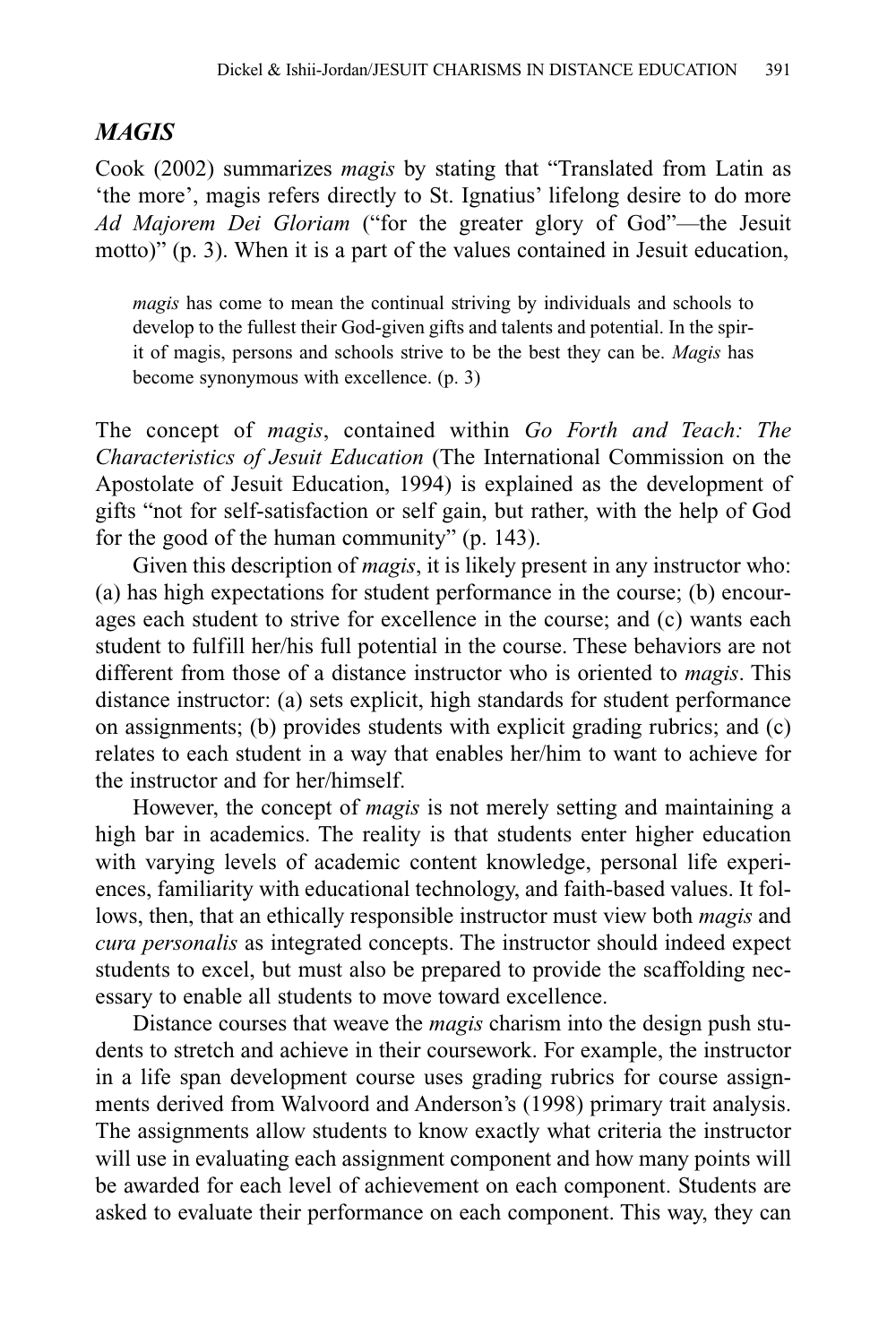choose to achieve at the highest level, for they know the criteria against which they will be judged.

In the distance-based inclusion course on disabilities, the instructor has the students digitally submit the first two sections of the major case study assignment for non-graded critique, so that the instructor can provide individual explanations for errors and suggestions for improvement. The student can then use all the suggestions given by the instructor, with the opportunity to consider patterns of error in writing the non-critiqued sections, before submitting the full case study for a grade. Although not teaching an English class, the instructor practices the combination of *cura personalis* and *magis* with the hope that the students will practice the same when eventually working with their own future students.

#### **MEN AND WOMEN FOR AND WITH OTHERS**

The phrase "men and women for and with others" comes from Arrupe (1974/1994) who states that man is "called to go outside of himself, to give himself to others in love" (p. 37). Cook (2002) provides an additional description of this charism. "Professional educators trained in the Jesuit tradition are called to develop their gifts and talents for the service of others, to become 'men and women for and with others'" (p. 3).

The concept and practice of being men and women for and with others can be operationalized in terms of how an instructor relates to a class and its students. Instructors who integrate this charism into their courses exhibit behaviors, such as: (a) encouraging members of the course to help each other with assignments; (b) encouraging members of the course to be of service outside the class period; (c) creating a climate of inclusion within the course; (d) providing equitable treatment for each member of the class; (e) practicing fairness in managing class discussion; (f) practicing fairness in the grading of class assignments; and (g) upholding the dignity of each member of the course. When implemented via distance education, instructors might: (a) assign group projects with incentives to help each other in and out of class and (b) engage students in service learning followed by course discussions of their experiences.

In actual courses, "men and women for and with others" is presented using several different strategies. In a life span development course, students are required to spend at least 20 hours during the semester with populations of different ages and engage in verbal processing of the needs that these populations express with class members. These experiences are intended to help the students understand different age populations and to learn to empathize with them. In the inclusion course on disabilities, the students must spend 15-20 hours aiding students with disabilities in special education to dispel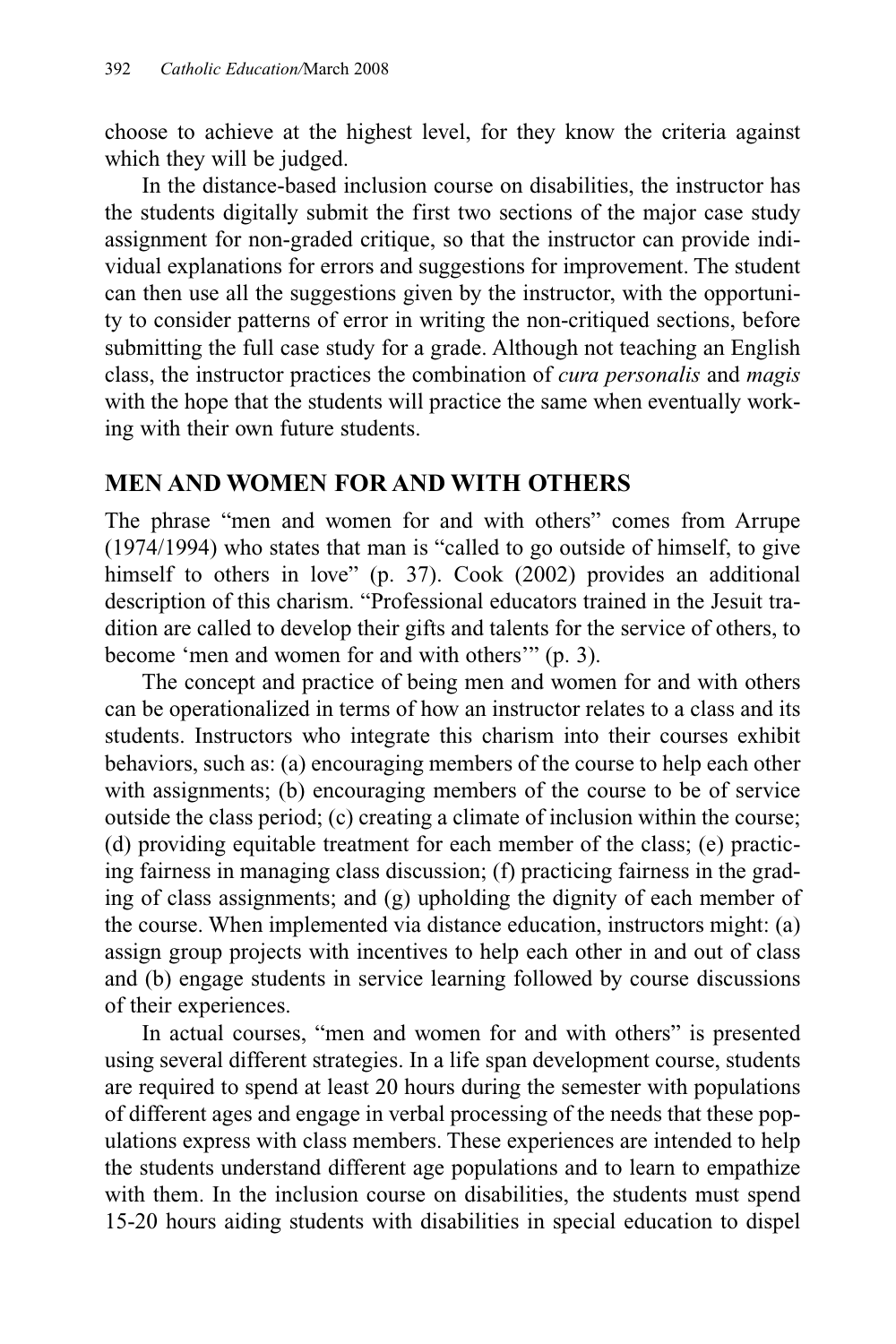myths about different disabilities and provide the impetus for continued service with individuals who have disabilities.

#### **SERVICE OF FAITH AND PROMOTION OF JUSTICE**

The concept of "service of faith and promotion of justice" is described in *Go Forth and Teach: The Characteristics of Jesuit Education* (The International Commission on the Apostolate of Jesuit Education, 1994).

The "decisive action" called for today is the faith that does justice: "The mission of the Society of Jesus today is the service of faith, of which the promotion of justice is an absolute requirement. For reconciliation with God demands the reconciliation of people with one another." This service of faith that does justice is action in imitation of Christ; it is the justice of God, which is informed by evangelical charity: "It is charity which gives force to faith, and to the desire for justice. Justice does not reach its interior fullness except in charity." (p. 141)

Cook (2002) adds that it is the responsibility of faith-filled professional educators who have been formed with Ignatian charisms to lead their educational and social communities in monitoring and acting on injustices that occur in policies, behaviors, and curriculum.

An instructor who emphasizes "service of faith and promotion of justice" is one who: (a) actively introduces justice issues during the course; (b) actively encourages students to address justice issues found in the course material; (c) actively encourages students through course assignments to identify injustices in course material and to suggest strategies for eliminating those injustices; (d) creates an atmosphere within the course that supports inclusion of all of the course's students; (e) fosters equality and equity among the students in the course; (f) stresses human rights and responsibilities among students within the course; (g) encourages students to look at their faith tradition and how it promotes justice; and (h) asks students to examine the active responses of their faith tradition to justice issues within the particular course.

This charism is developed in actual courses using several strategies. In a life span development course, students are asked to identify justice issues for the various developmental stages. Particular attention is paid to the impact of poverty on development across the life span, and recently, students have been asked to consider the impact of no health insurance on development across the life span. Other justice issues across the life span include the impact of discrimination based on age, ethnicity, poverty, and other personal characteristics. In an inclusion class on disabilities, students are given information on federal policies or reauthorizations that may arise during the semester and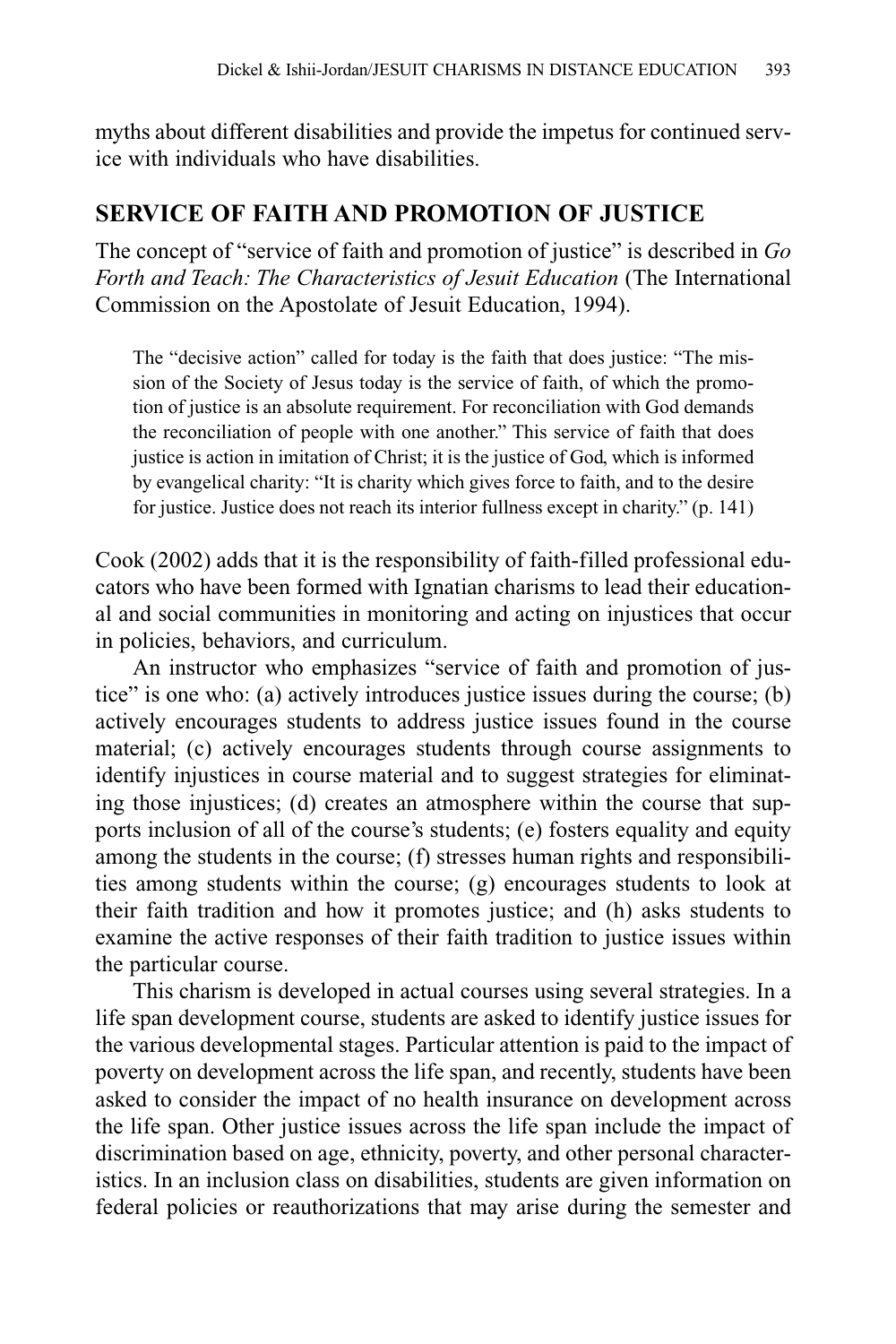encouraged to email their Congressional representatives to advocate for individuals with disabilities.

## **LEADERSHIP**

The concept of leadership within Jesuit education comes from the history and traditions of the Jesuits. Arrupe (1974/1994) cites the Synod of Bishops of 1971 as grounds for action. Cook (2002) clarifies this by stating that

Preparing leaders is a hallmark of Jesuit education. The Ignatian and Jesuit vision of leadership is ultimately one of service. In other words, leaders serve their communities by leading….The goal is not to become one of the powerful elite, but rather to become a "leader in service," especially as service relates to the promotion of justice. (p. 4)

The Center for Mission Reflection (1998) of the University of Scranton, describes two necessary elements, "charismatic leadership and prayerful tolerance of difference," suggesting that "leadership demands enormous energy and fortitude" (p. 15).

The charge to lead and to create leaders is fundamental. The instructor who emphasizes leadership: (a) makes time for each student to assume a leadership position during the course, and (b) structures class leadership positions in terms of service to others in the course. For those timid about leadership, Riessman (1965) suggests that putting someone in a given role of helper or leader may be good in terms of developing the individual's selfesteem. A distance course that contains numerous leadership opportunities, especially that push the students into service roles, promotes the leadership of each student.

Leadership is a charism that is incorporated into distance courses through various expectations. For example, in an inclusion course on disabilities, students are divided into small groups of five to seven students for their weekly synchronous chat session times. Given chat questions in advance that reflect the textbook readings and streamed video lectures, the students must participate as either a facilitator who guides the discussion of the questions and assures that all voices are heard in the chat session, or as a recorder that summarizes the chat discussion and digitally submits the summary to the instructor. Students alternate the roles so that each person has the opportunity for these leadership experiences.

# **CONTEMPLATION IN ACTION**

The International Commission on the Apostolate of Jesuit Education (1994) discusses the nature of the many aspects of Jesuit education and affirms that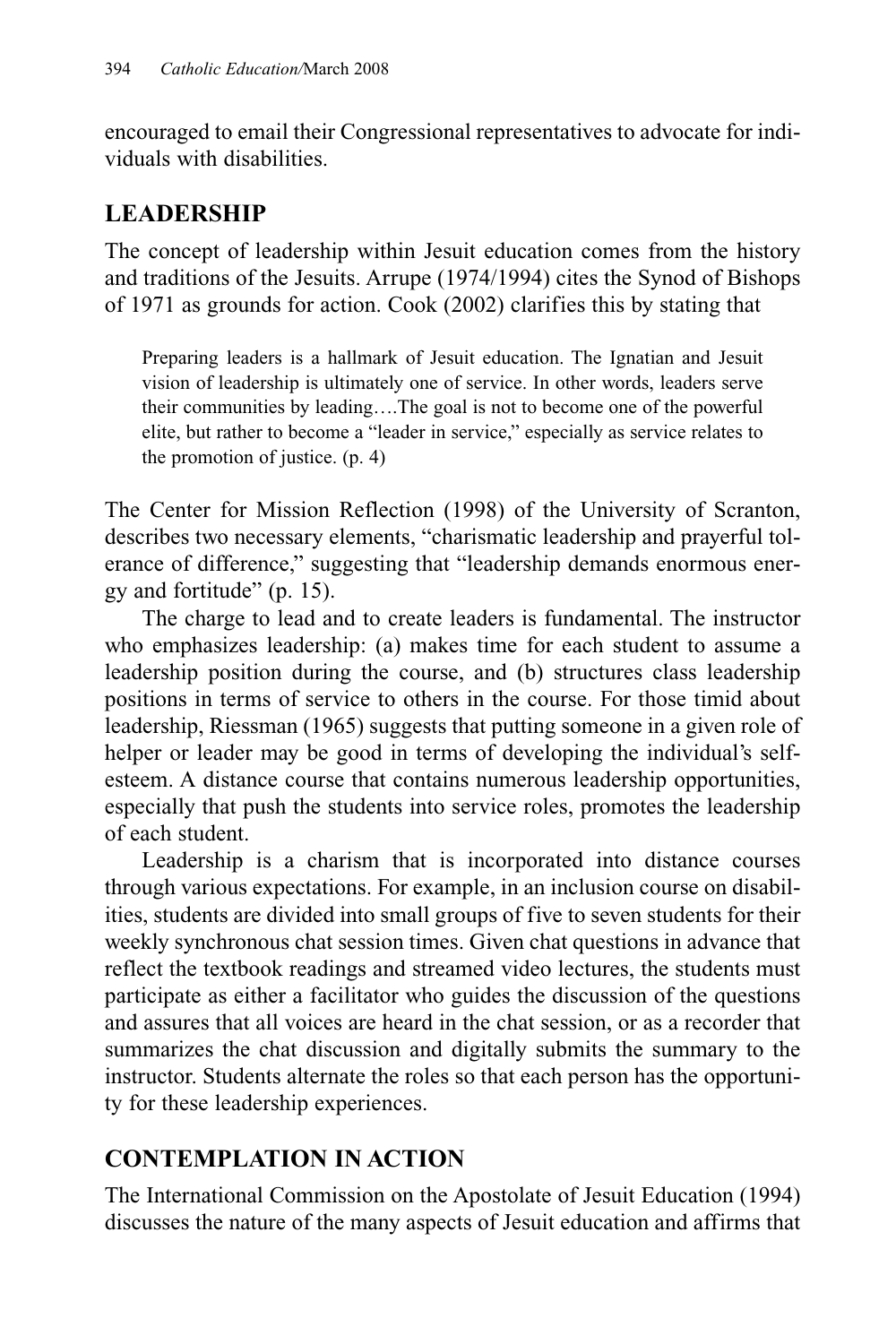a common purpose is the creation of a person who has "ongoing habits of reflection" (p. 136). In addition, the Commission uses the phrase "individual and communal discernment" (p. 150) to describe how Jesuits engage in "contemplation in action," and Cook (2002) supports this by stating that

Contemplation in action is closely related to discernment, which in Ignatian spirituality means a faith-based process for decision making. Educators who are contemplatives in action lead an examined life. The nature of their reflection is prayerful, it includes the ethical and moral dimension, and it combines the mind and heart. Furthermore, discernment leads to action. (p. 4)

Instructors who stress "contemplation in action": (a) assign reflection on course material as a component of the course; (b) assign reflection on the moral and ethical dimensions of the course material as a course component; (c) assign both written and verbal reflection during the course; (d) assign reflective exercises that necessitate student examination of her/his own life in a deliberate manner; (e) share student reflections among course members; and (f) encourage action by students based on conclusions drawn from reflections.

Others have suggested strategies that would work to foster "contemplation in action" during distance education. In his classic text, Schon (1987) talks about "knowing in action" (p. 26), the kind of knowledge that we use on a daily basis to solve problems, and we often do not think about what we know because it works for us. However, there are times when we base our actions on what we know, and we get outcomes that are not what we expect. In these cases, Schon (1987) suggests that we stop and reflect on what we intended and what actually happened. In distance learning, following Schon (1987), the instructor might create situations where students must confront unexpected outcomes, where reflection is required, and where new, alternative action is proposed. Mezirow (1994) suggests providing some dilemma that is disorienting to the students, then asking them to look at their emotional reactions and their assumptions about the situation, and then requiring them to plan new action that will achieve different results. Moon (1999) believes that journaling helps develop reflective practice, and if used with distance students, one might use Ross's (1990) model of descriptive entries, comparative entries, and critical entries. Conrad and Donaldson (2004) write about engaging distance activities and specify effective reflective activities that involve "a synthesis of the learning experience," learners sharing their experiences, learners providing "helpful feedback that will be useful to the instructor in future course development," "honest and open responses," expression of "genuine emotions or openness" (p. 75), and journaling over the duration of the course.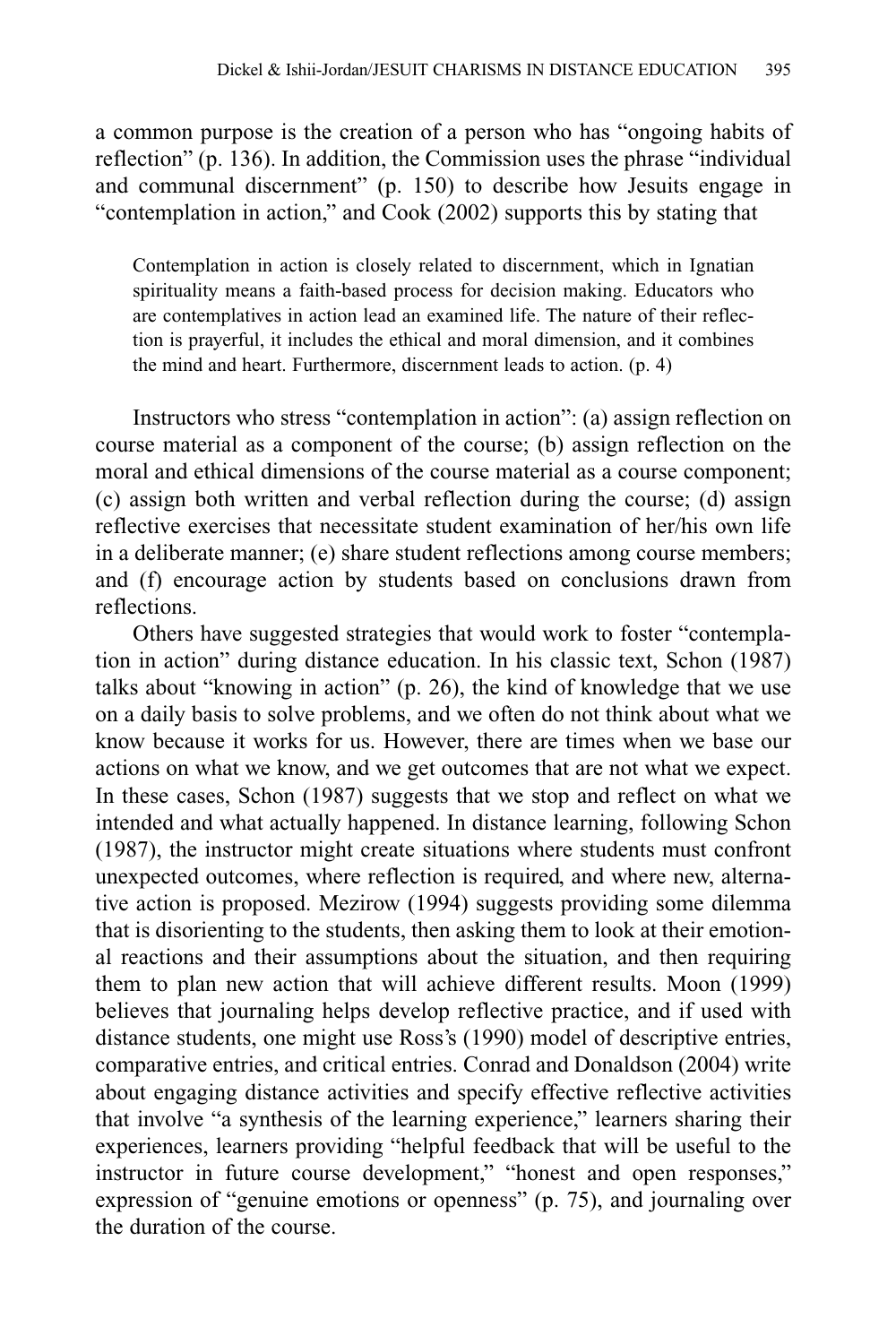"Contemplation in action" is a part of actual distance courses in many ways. In a life span development course, students have assigned readings each week. They are expected to complete the readings before the "class meeting." They are given a two-part question on each week's reading assignment. The first part of the question necessitates that they have read the material and can react to it. The second part of the question requires that they apply the material to the population that they anticipated counseling. In a counseling theories and methods course, students construct a personal theory of counseling throughout the semester. At each stage of the construction, students are asked to reflect on the strengths and weaknesses of what they have assembled. The succeeding step then incorporates corrections for the identified weaknesses. This follows Fink's (2003) suggestion that students spend some time reflecting on their own learning.

### **CHALLENGES TO IMPLEMENTATION OF JESUIT CHARISMS IN DISTANCE EDUCATION**

Institutions based in the Jesuit tradition that seek to initiate or strengthen their distance education programs must examine the role of Jesuit values or charisms in the delivery of coursework. The challenges that must be overcome involve an integrated network of actions. First, there must be a firm belief that charisms can be taught, modeled, promoted, and evaluated in distance education. If the institution does not extend this foundation from landbased courses to distance courses, it should not take on the challenge of building a distance education program. The institution that loses its ideals in favor of a share of the market will soon lose its identity.

Second, the institution must recognize that the entire experience of traditional universities has served to form students in the Jesuit tradition. Without the co-curricular entities which provided the daily opportunities for practicing the charisms in residence life, student organizations, teams, and other campus-wide social and intellectual offerings, a segment of the whole formation is lost. Therefore, it becomes imperative for distance course designers and instructors to build explicitly into their course design multiple opportunities for learning and practicing the values and charisms.

Third, creating such courses will require both the preparation of instructors with a new instructional technology knowledge base and sufficient technology resources (hardware, software, and human) to support the instructors and students. The institution must be willing to invest in the supports needed for distance education that incorporate the values of the Jesuit educational tradition, or the customer base will begin to erode.

There are specific reasons that students choose faith-based institutions for their intellectual, personal, and spiritual development. The transforma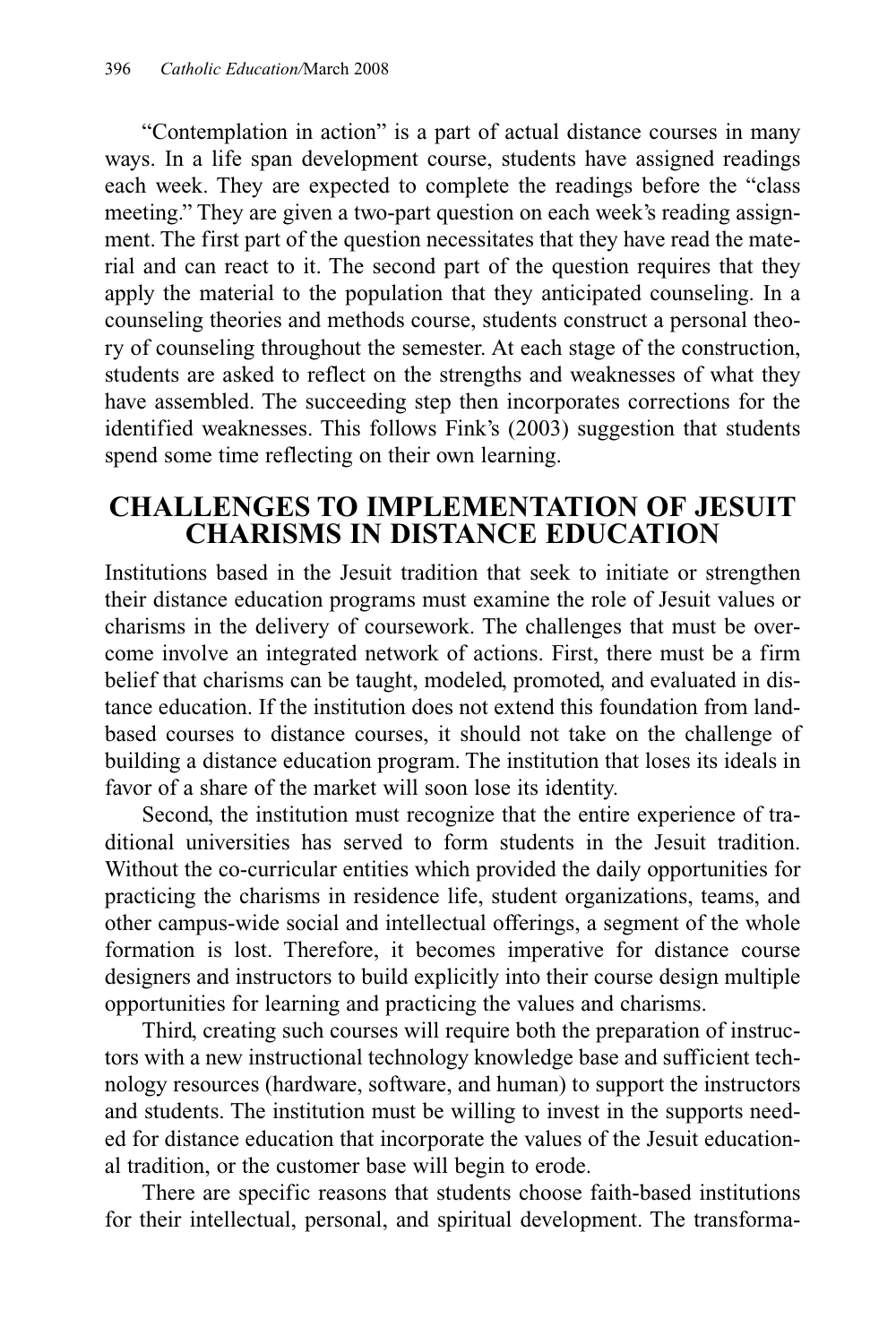tion of learners with the Jesuit charisms has long been a hallmark of Jesuit education. Because the movement toward reaching greater audiences through distance education cannot come at the price of sacrificing the values of the institution, the challenges for implementing the institutional core values require attention.

## **CONCLUSION**

The preceding paragraphs have presented an overview of the implementation of Jesuit charisms and core values in distance education. While the emphasis has been on the Jesuit charisms and on ensuring their presentation in Jesuit distance education from secondary through post-secondary education, the message applies to all faith-based institutions. Each faith-based institution must courageously ask how it is different and for which values it stands. These values, then, must be present in both face-to-face and distance courses.

Worldwide, formal education is moving toward distance offerings. For some institutions, this is intended to reach location-bound students, and for other institutions, distance offerings represent attempts to increase their student base. In either case, faith-based institutions must not ignore the charisms and values that make them distinct. Whether they believe that their charisms and values can be taught at a distance is not the issue. What matters most is that institutional charisms and values are a part of distance instruction. This may challenge distance instructors and instructional designers, but for a faith-based institution, it is an obligation, not a matter of choice.

### **REFERENCES**

- Allen, I. E., & Seaman, J. (2005). *Growing by degrees: Online education in the United States, 2005.* Needham, MA: Sloan Consortium.
- Allen, I. E., & Seaman, J. (2006). *Making the grade: Online education in the United States, 2006.* Needham, MA: Sloan Consortium.
- Arrupe, P. (1994). Men for others. In C. E. Meirose (Ed.), *Foundations* (pp. 31-40). Washington, DC: Jesuit Secondary Education Association. (Original work published 1974)
- Bender, T. (2003). *Discussion-based online teaching to enhance student learning.* Sterling, VA: Stylus.
- Bentley, J. P. H., Tinney, M. V., & Chia, B. H. (2005). Intercultural Internet-based learning: Know your audience and what it values. *Educational Technology Research and Development, 53*(2), 117-127.
- Center for Mission Reflection. (1998). *Jesuit pedagogy and curriculum.* Scranton, PA: University of Scranton.
- Conrad, R. M., & Donaldson, A. S. (2004). *Engaging the online learner: Activities and resources for creative instruction.* San Francisco: Jossey-Bass.
- Cook, T. J. (2002). *Professional education in the Jesuit tradition.* Omaha, NE: Creighton University, Education Department.
- Cook, T. J. (2004). Charisms: A Catholic school's mark of distinction. *Momentum, 35*(1), 18-21.
- Dulles, A. (2007). The Ignatian charism at the dawn of the 21st century. *Jesuit Journeys, 15*(2), 10- 15.